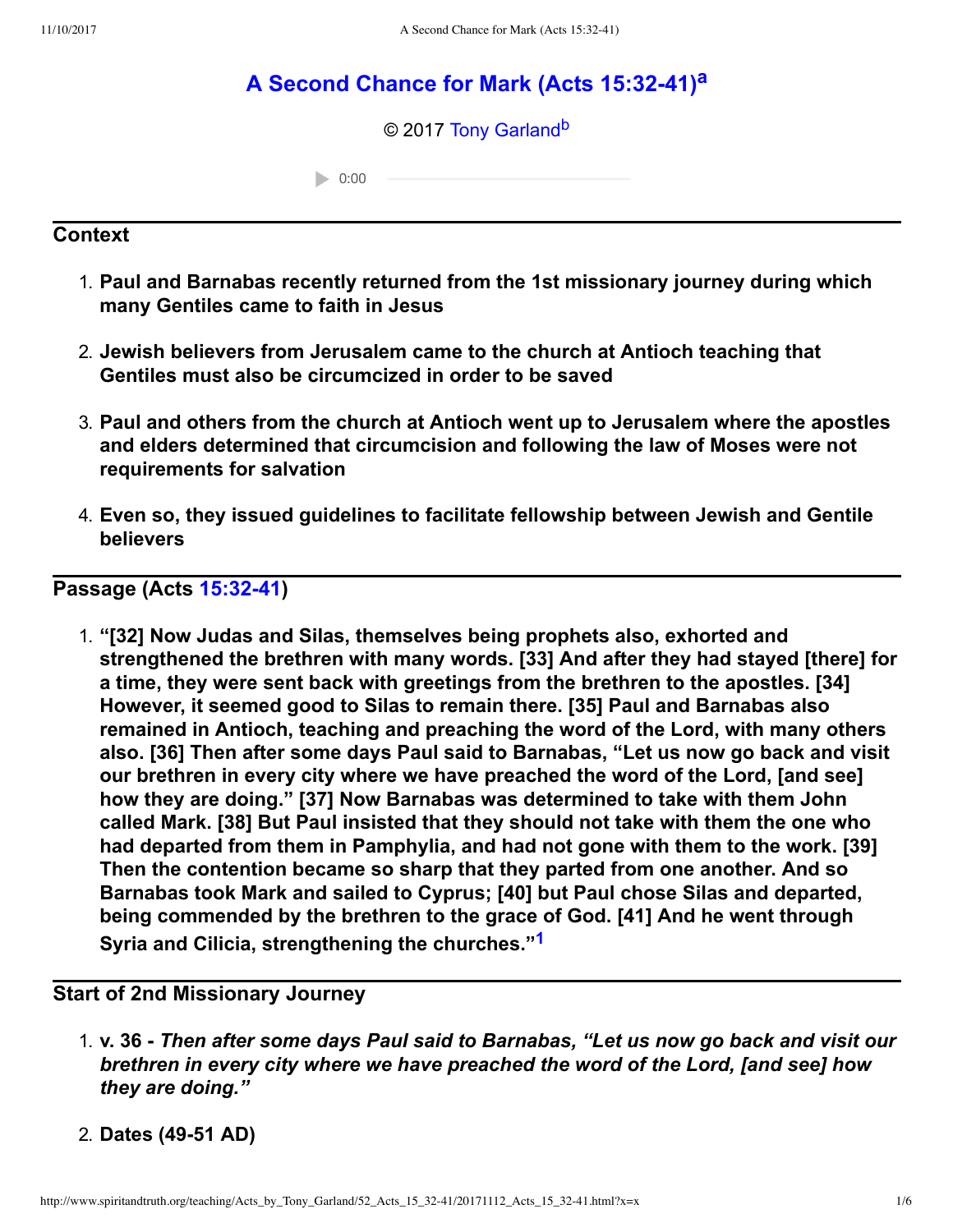- 3. **Passages (Acts [1518\)](http://www.spiritandtruth.org/bibles/nasb/b44c015.htm#Acts_C15V1)**
- 4. **Regions: Cilicia, Galatia (modern-day eastern Turkey); Asia (modern-day western Turkey); Macedonia and Achaia (modern-day Greece)**

## **Christians in conflict**

- <span id="page-1-1"></span><span id="page-1-0"></span>1. **vv. 3739** *Now Barnabas was determined to take with them John called Mark. But Paul insisted that they should not take with them the one who had departed from them in Pamphylia, and had not gone with them to the work. Then the contention became so sharp that they parted from one another.*
	- A. Both Barnabas and Paul were influential and fruitful believers in the early church: yet they could not agree
	- B. Barnabas was *determined* (from **βούλομαι** [*boulomai*]) to take John Mark
		- I. "of decisions of the will after previous deliberation"[2](#page-5-3)
		- II. It would seem that Barnabas had been thinking about John Mark's previous failure for some time and saw the upcoming journey as an opportunity to encourage and restore Mark—a "second chance," if you will.
	- C. Paul saw things otherwise: he was equally determined not to take John Mark!
		- I. He referred to John Mark as, *the one who had departed from them* seeming to view Mark as "the failed one."
		- II. Paul *insisted* ("kept insisting", NASB95) John Mark should not go
		- III. He was convinced that Mark's previous failure meant he remained unsuitable for the challenge of traveling evangelistic work
	- D. The "contention [became] so sharp"
		- I. "[sharp] contention" is from παροξυσμός [paroxysmos]
			- a. "intense argument, sharp contention implying exasperation, i.e., an intense (unreconcilable) difference of opinion"[3](#page-5-4)
	- E. They "parted" (from  $\alpha \pi \partial x \omega \partial \partial \mu \alpha$ ι [*apochōrizomai*]) used only here and in Rev. [6:14](http://www.spiritandtruth.org/bibles/nasb/b66c006.htm#Rev._C6V14) where it describes the dramatic way in which "the sky receded (or parted) as a scroll"
	- F. The intensity of their disagreement and the resulting disunity was clearly dramatic and feelings no-doubt ran high!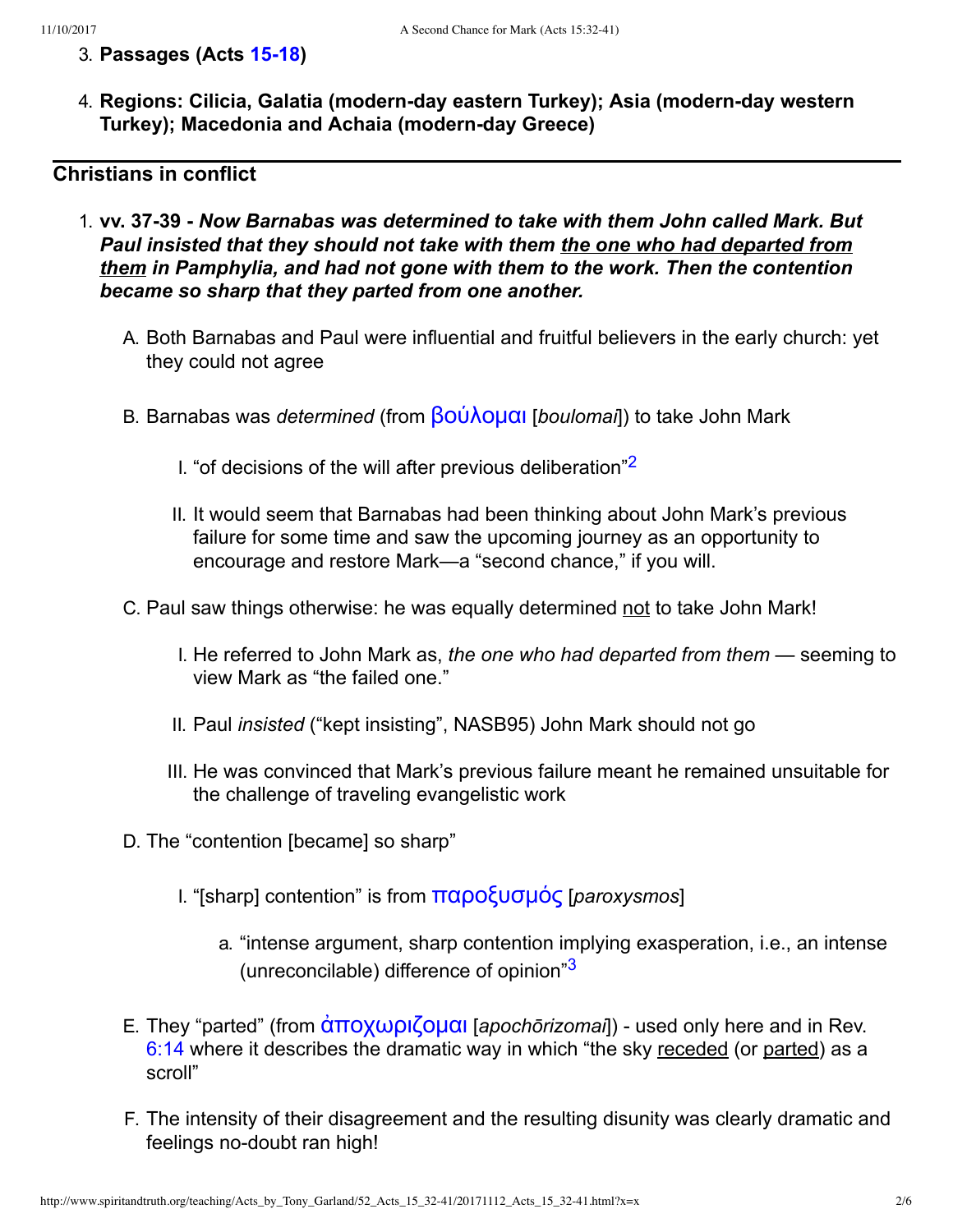## 2. **Why couldn't they agree on this issue?**

A. Barnabas, the "son of encouragement," was determined to mentor and restore John Mark: although Mark had previously failed, Barnabas wanted to see him succeed.

I. Mark was also a cousin of Barnabas (Col. [4:10\)](http://www.spiritandtruth.org/bibles/nasb/b51c004.htm#Col._C4V10)

- B. From Paul's perspective, Mark had already proved to be unreliable and Paul seemed to be convinced this was a lasting character flaw
- C. Both were strongly convinced in their different assessments of Mark—but time would show that Barnabas was right!

## 3. Although it is easy to miss, even in the short-term something good came from this **disagreement: it resulted in two evangelistic outreaches rather than one:**

A. Barnabas with Mark departed for Cypress whereas and Paul/Silas headed to Syria and Cilicia

## Mark - a real-world example of failure and success in our walk with the Lord

## 1. **Mark's Christian heritage: his godly mother**

A. The early church was gathered at her house interceding for Peter after Herod had killed James and emprisoned Peter (Acts [12:12](http://www.spiritandtruth.org/bibles/nasb/b44c012.htm#Acts_C12V12))

## 2. **Mark's early failure**

- A. *Now when Paul and his party set sail from Paphos, they came to Perga in Pamphylia; and John, departing from them, returned to Jerusalem* (Acts [13:13\)](http://www.spiritandtruth.org/bibles/nasb/b44c013.htm#Acts_C13V13).
- B. Here we learn that Mark's earlier departure was seen as a major failure by Paul. Mark "had not gone with them to the work" (Acts [15:38\)](http://www.spiritandtruth.org/bibles/nasb/b44c015.htm#Acts_C15V38)

## 3. **Despite his earlier failure, Mark was willing to go out on another missionary work. Even though rejected by Paul, Mark departed with Barnabas for Cyprus**

- A. We hear nothing further of evangelistic trip by Barnabas and Mark
- B. But woven within the NT record we see evidence that, despite his early failure, Mark became a mature and reliable servant of the Lord

## 4. **With Paul during his first emprisonment at Rome (Acts [28:30](http://www.spiritandtruth.org/bibles/nasb/b44c028.htm#Acts_C28V30),** *circa* **A.D. 6062)**

- A. John Mark is mentioned in two of Paul's letters written from prison: Colossians and Philemon
- B. A little over a decade later (from start of 2nd missionary journey in A.D. 49)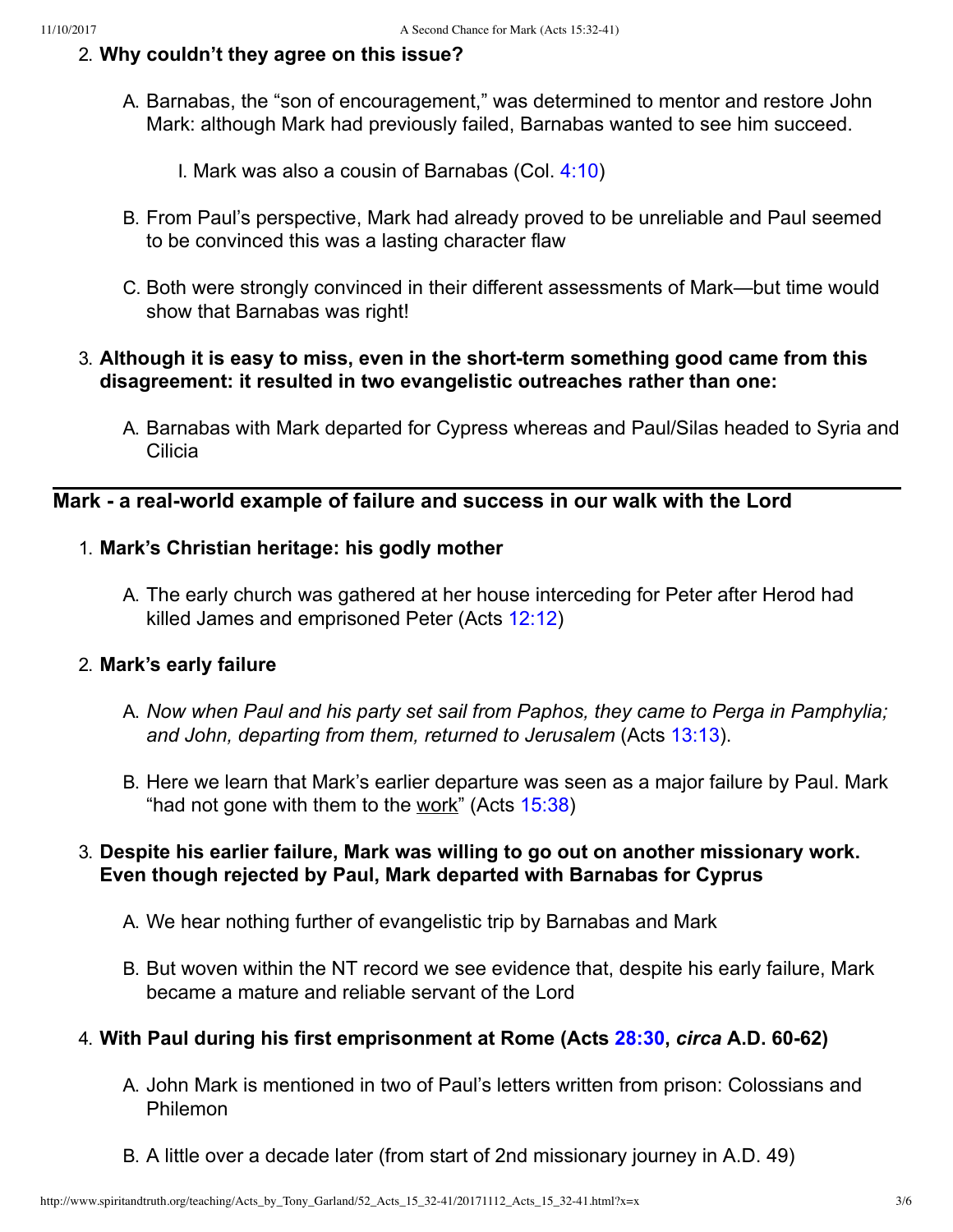- C. Reconciled to and recommended by Paul
	- I. Colossians *Aristarchus my fellow prisoner greets you, with Mark the cousin of Barnabas (about whom you received instructions: if he comes to you, welcome him) and Jesus who is called Justus. These are my only fellow workers for the kingdom of God who are of the circumcision; they have proved to be a comfort to me* (Colossians 4:10-11).
	- II. Philemon *But, meanwhile, also prepare a guest room for me, for I trust that through your prayers I shall be granted to you. Epaphras, my fellow prisoner in Christ Jesus, greets you, as do Mark, Aristarchus, Demas, Luke, my fellow laborers* (Philemon 1:22-24).
- 5. **With Peter in Babylon** *circa* **A.D. 64 (1Pe. [5:13\)](http://www.spiritandtruth.org/bibles/nasb/b60c005.htm#1Pe._C5V13)**
- 6. **Favored by Paul near the end of Paul's life, during his second emprisonment at Rome (***circa* **A.D. 67)**
	- A. Almost 2 decades after his rejection by Paul
	- B. 2 Timothy *Only Luke is with me. Get Mark and bring him with you, for he is useful to me for ministry* (2 Timothy [4:11](http://www.spiritandtruth.org/bibles/nasb/b55c004.htm#2Ti._C4V11)).
	- C. Ministered to Paul in important ways during the final 5 years of Paul's life

### 7. **Writer of second gospel**

- A. How important and historically valuable is THAT?!
- B. Might there be a connection between the life lesson of Mark the importance of serving — and his emphasis concerning the life of Jesus in his gospel? We can't know for certain.

<span id="page-3-0"></span>In Mark we have Christ as a Servant, just as He appears as King in Matthew, Man in Luke, and God in John. . . . It is preeminently the gospel of Jehovah's Servant, "the Branch" (Zech. [3:8\)](http://www.spiritandtruth.org/bibles/nasb/b38c003.htm#Zec._C3V8). Chapter 10:45 describes the scope of the book, "For even the Son of Man did not come to be served but to serve." No genealogy is included, for such is not important for a servant. . . . In keeping with the servant character, the gospel is one of deeds rather than of words. $4$ 

- C. When you stumble and "blow it," remember that a man who wrote one of the four most important books in the history of the world testifying of Jesus started out with a BIG, FAT, FAILURE!
	- I. Always remember: *God's not done with us yet!*
	- II. Our failures are less important than our willingness to get back up and walk with God.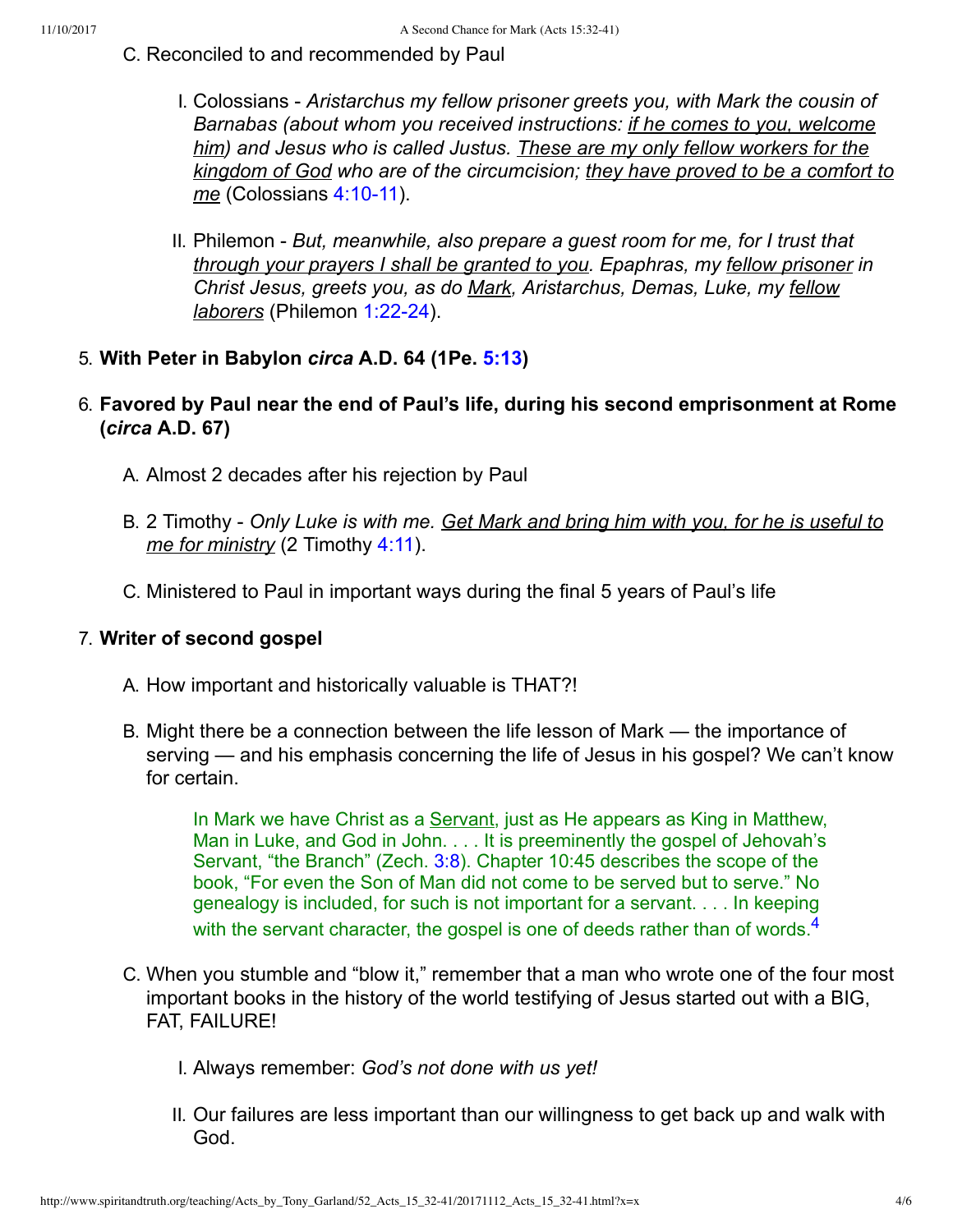- III. The failures of *others* are less important than our desire for forgiveness and restoration.
	- a. As Paul wrote, *Brethren, if a man is overtaken in any trespass, you who [are] spiritual restore such a one in a spirit of gentleness, considering yourself lest you also be tempted* (Gal. [6:1](http://www.spiritandtruth.org/bibles/nasb/b48c006.htm#Gal._C6V1))

### 8. **End of life according to tradition**

<span id="page-4-0"></span>Tradition states that Mark was [eventually] sent on a mission to Egypt by Peter, that he founded the church of Alexandria, of which he became bishop, and suffered as a martyr in the eighth year of Nero.<sup>[5](#page-5-6)</sup>

## Realism and hope in the Christian walk - initial failure can still lead to success and **usefulness to God**

### 1. **Initial failures**

- A. Mark's departure from the 1st missionary journey
- B. Paul's persecution of the church
- C. Paul and Barnabas' sharp and irreconcilable contention over Mark

### 2. **Eventual successes**

- A. Paul, Barnabas, and Mark reconciled
- B. Paul forgives and values Mark
- C. Mark forgives and serves Paul

## 3. **What if . . .**

- A. . . . Paul had remained angry and unforgiving concerning John Mark's earlier failure?
- B. . . . Barnabas had not been an encourager—unwilling to oppose and separate from Paul for the sake of mentoring John Mark?
- C. . . . John Mark hadn't forgiven Paul over his refusal to give him a second chance—to take him on the second missionary journel?
	- I. Instead, it seems that Mark understood that Paul's refusal to take him was welldeserved, and did not hold it against Paul

## 4. **The "stool" of Christian sanctification has three important legs of support: patience, grace, and forgiveness**

A. Patience: to hang in there when other believers let you down . . . or worse